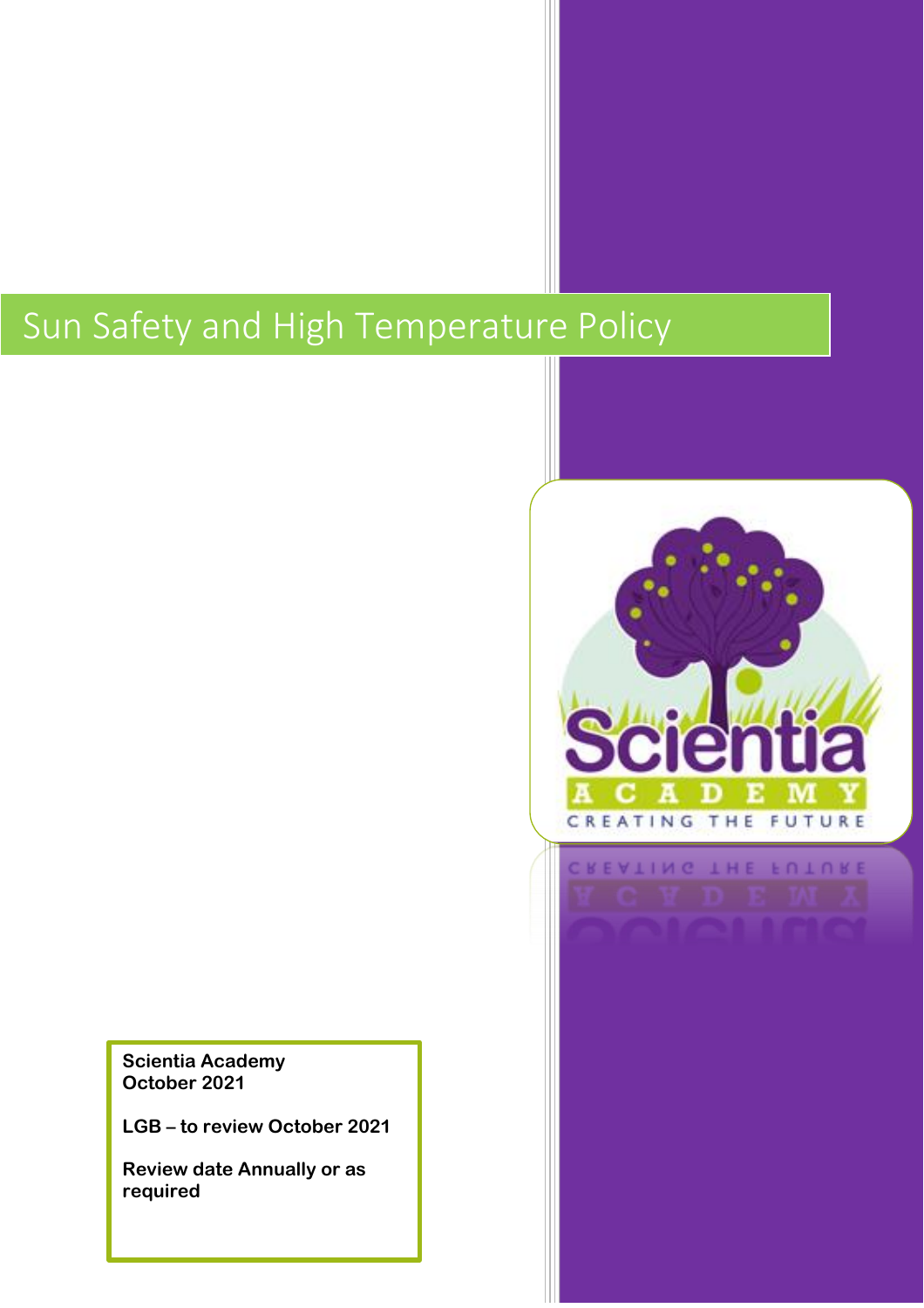# **Contents:**

#### **Statement of Intent**

- 1. Legal Framework
- 2. Key Roles and Responsibilities
- 3. Minimising Risks
- 4. Clothing
- 5. Sunscreen
- 6. PE
- 7. Playtimes
- 8. School Trips
- 9. Hot Weather Procedures
- 10. Pupils with Albinism
- 11. Curriculum
- 12. Role Modelling
- 13. Monitoring and Review

#### **Appendices**

Appendix 1 – Sun Protection Policy Checklist for Primary Schools

Appendix 2 – Parental Consent to Apply Sunscreen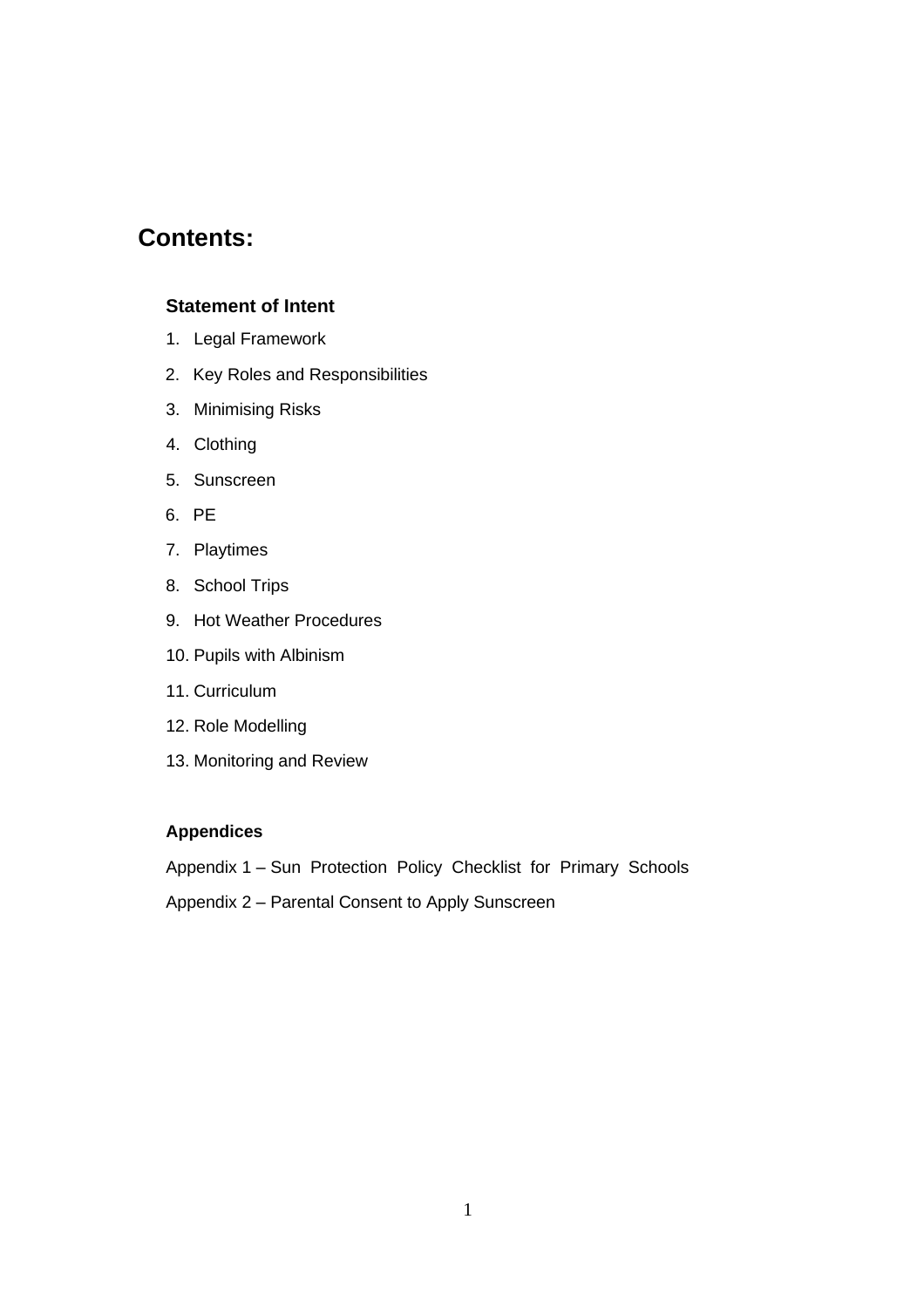#### **Statement of Intent**

The aim of this sun safety policy is to protect children and staff from skin damage caused by the effects of ultraviolet radiation from the sun. The success of *this* health promotion programme will be more successful when an integrated whole school approach is adopted.

The main elements of this policy are:

- Ensuring that we meet our health and safety obligations staff and pupils, including during outdoor activities
- Protection: providing an environment that enables pupils and staff to stay safe in the sun
- Education: learning about sun safety to increase knowledge and influence behavior
- Partnership: working with parents/carers, governors, our school nurse and the wider community to reinforce awareness about sun safety and promote a healthy school

During summer months, there comes the possibility to heatwaves. In these cases, it is exceptionally important to stay in cool conditions inside, and in the shade outside. As a school, we know that health and safety is of the utmost importance, and it is vital that we address this issue.

Overexposure to the sun's ultraviolet (UV) radiation presents a severe risk to the health and wellbeing of our staff and pupils, with the potential to cause sunburn, blistering and sickness.

This policy outlined the framework in which our school will identify, manage and minimise the risks of UV rays to our staff and pupils. The procedures outlined in this policy will be adhered to by all staff members, pupils, parents and visitors whilst on the school premises or attending a school event.

Signed by:

**Example 2018** Headteacher **Headteacher Date:** Date:

Chair of Governors

| Date: |
|-------|
|-------|

Review Date: New York 1980

## **1. Legal Framework**

- $1.1.$ This policy has due regard to all relevant legislation including, but not limited to, the following:
	- Health and Safety at Work etc. Act 1974
	- Management of Health and Safety at Work Regulations 1999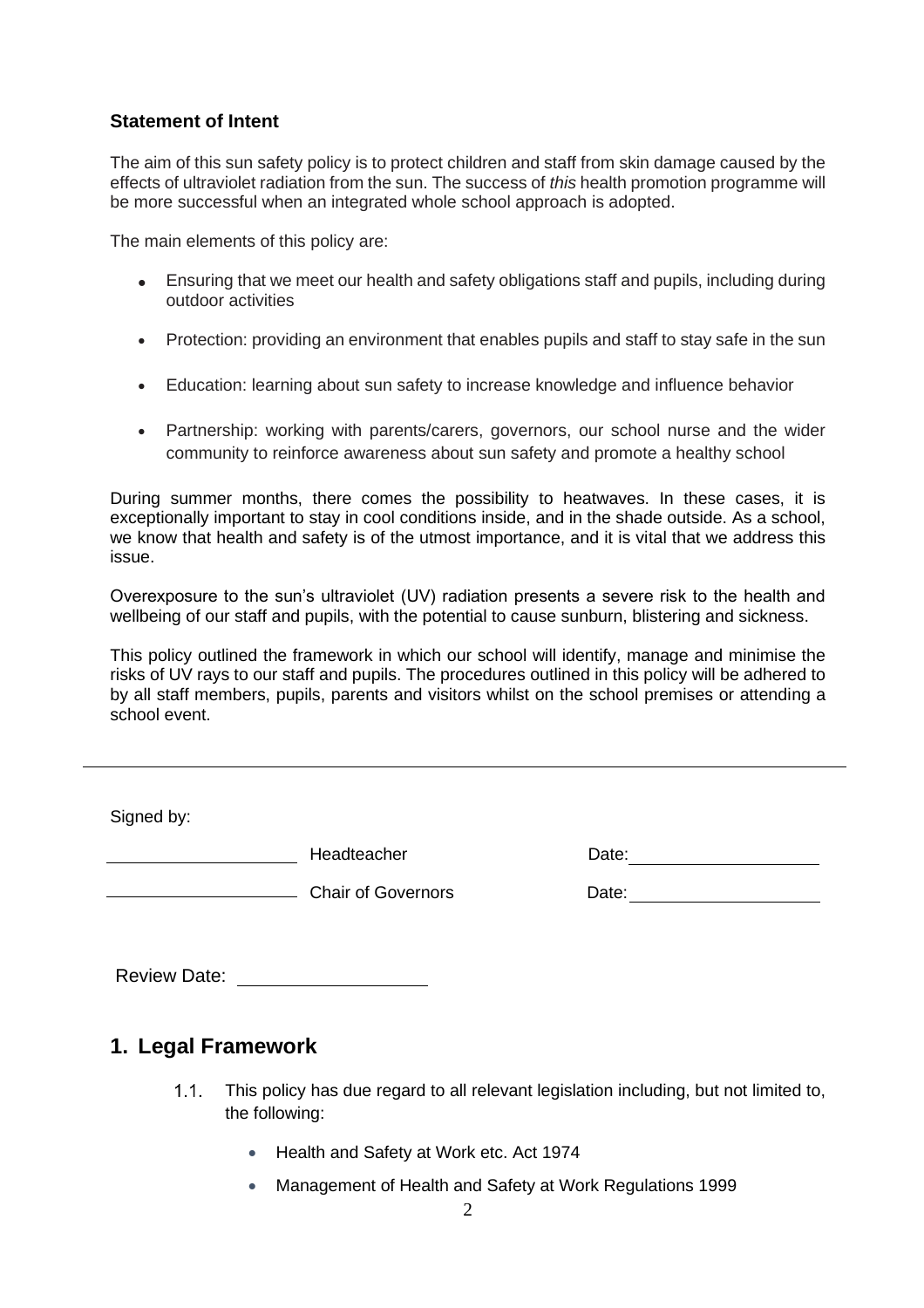- Education (School Premises) Regulations 1999
- $1.2.$ This policy operates in conjunction with the following school policies:
	- First Aid Policy
	- Child Protection and Safeguarding Policy
	- Allegations of Abuse Against Staff Policy
	- Pupils with Medical Conditions and Administration of Medication Policy

## **2. Roles and Responsibilities**

- $2.1.$ The Headteacher is responsible for:
	- Obtaining consent forms from parents to ensure staff have permission to apply sunscreen to pupils.
	- Reviewing this policy annually.
	- Ensuring staff have received appropriate training and guidance on the stipulations in this policy, and ensuring staff act in accordance with this policy.
	- Determining if pupils should be sent home due to hot temperatures.
	- Ensuring classroom temperatures are maintained at an appropriate level.
	- Ensuring that staff model good practice in terms of sun safety.
	- Ensuring that staff understand the precautions for pupils in terms of sun safety, e.g. wearing sun-safe hats.
- $2.2$ Staff members are responsible for:
	- Adhering to this policy.
	- Modelling good practice in terms of sun safety.
	- Ensuring that pupils have the appropriate sun-safe clothing and sunscreen on.
	- Encouraging pupils to stay appropriate hydrated.
	- Applying sunscreen to pupils.
- $2.3.$ Parents are responsible for:
	- Sending their children to school with the necessary sun safety precautions, e.g. sunscreen, hats and water bottles.
	- Completing the [Parental Consent to Apply Sunscreen](#page-11-0) (appendix 2) form.
	- Encouraging their children to practice sun-safe precautions.
	- Being good role models in terms of sun safety.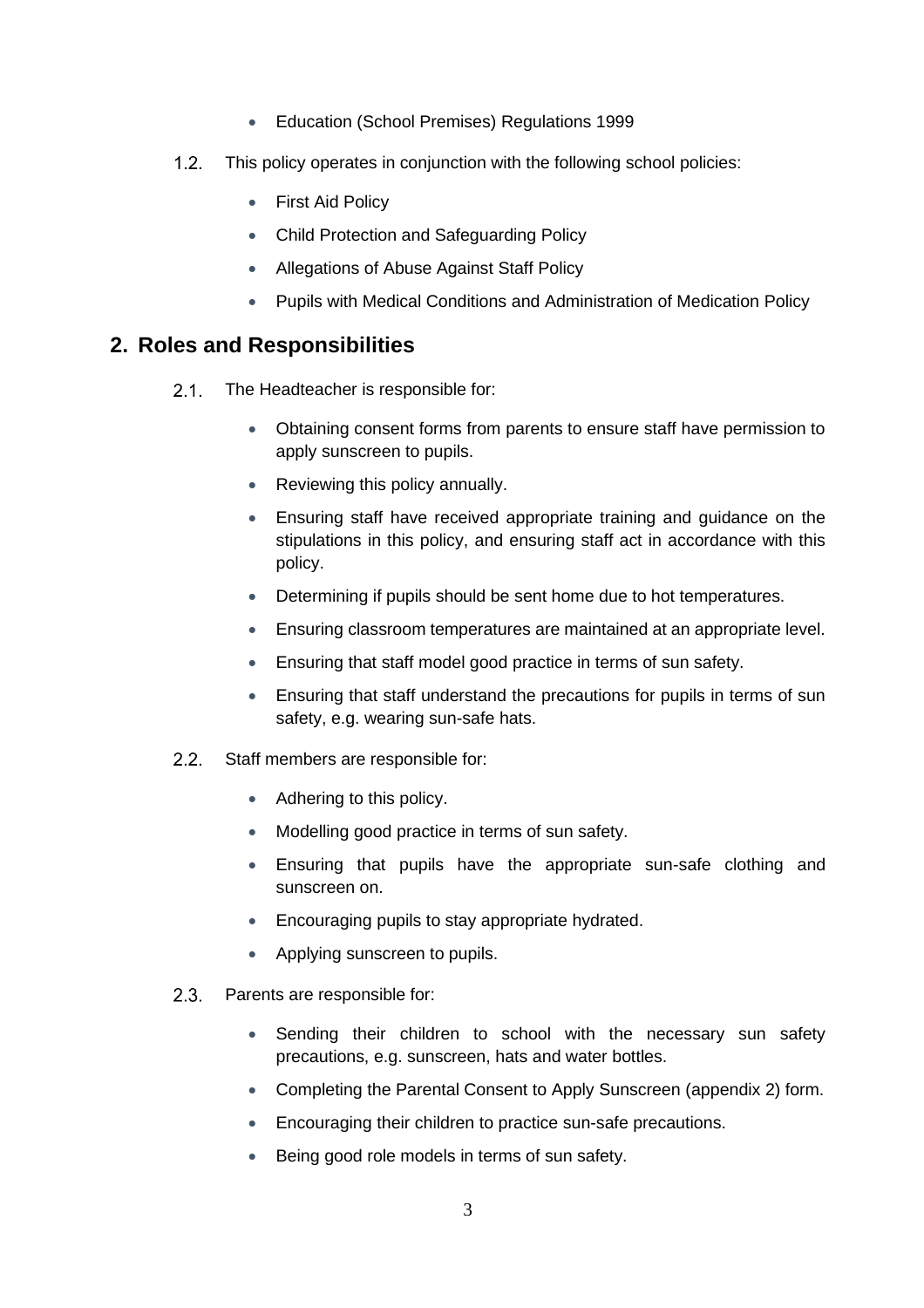- 2.4. Pupils are responsible for:
	- Wearing the appropriate sun safety clothing, e.g. hats and sunglasses.
	- Applying, or asking for assistance with applying, sunscreen.
	- Staying appropriately hydrated.
	- Spending time in shaded areas to avoid sunburns and other associated risks.

## **3. Minimising Risks**

- $3.1.$ In accordance with our Child Protection and Safeguarding Policy, the school is committed to ensuring the welfare and wellbeing of pupils. To minimise risk of heatstroke, sunstroke and sun damage, we:
	- Encourage staff and pupils to keep as much of their skin as possible covered up during the Summer months.
	- Encourage staff and pupils to use sunscreen of at least sun protection factor (SPF) 15 on any part of the body that they cannot cover up.
	- Use sunscreen in accordance with the product's instructions.
	- Encourage staff and pupils to take their breaks in the shade, if possible, rather than staying out in the sun.
	- Reschedule work/outdoor lessons to minimise UV exposure.
	- Situate water points and rest areas in the shade.
	- Encourage staff and pupils to drink plenty of water to avoid dehydration.
	- Encourage staff and pupils to check their skin regularly for any unusual moles or spots and refer themselves to a qualified medical practitioner where necessary.
	- Encourage the removal of PPE during rest periods, to help facilitate heat loss.
	- Ensure all staff members, pupils and visitors are aware of, and adhere to, this policy.
- $3.2.$ Where pupils have suffered from a sun-related illness, e.g. sunstroke, a first aider will provide appropriate support in accordance with the school's First Aid Policy.
- $3.3.$ In rare cases, extreme heat can cause heatstroke. Symptoms to look out for are:

Cramp in arms, legs or stomach, feeling of mild confusion or weakness.

• If anyone has these symptoms, they should rest for several hours, keep cool and drink water or fruit juice;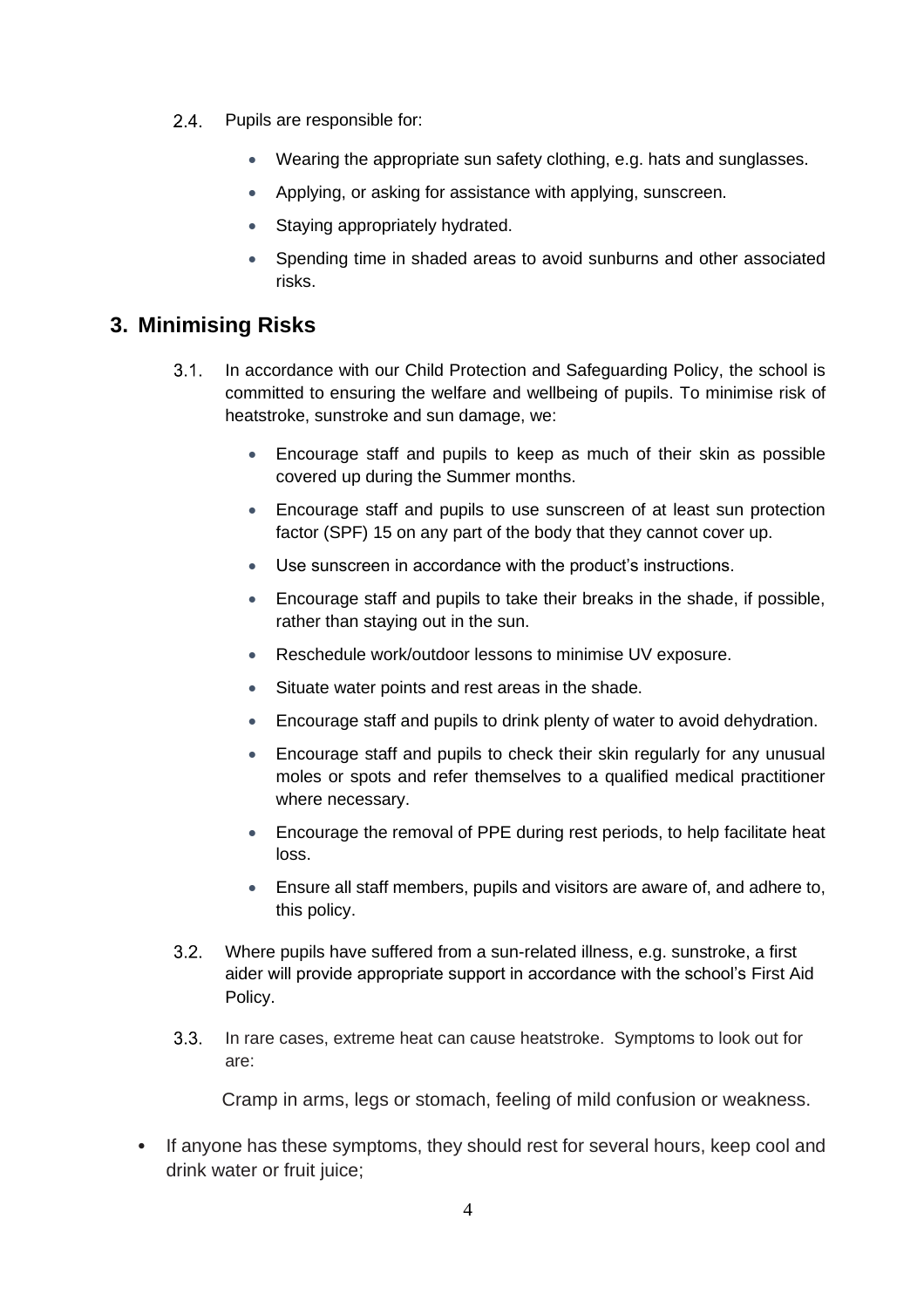- if symptoms get worse or don't go away medical advice should be sought. NHS Direct is available by dialling 111;
- If you suspect a member of staff or pupil has become seriously ill, call an ambulance.
- While waiting for the ambulance:
	- If possible, move the person somewhere cooler;
	- Increase ventilation by opening windows or using a fan;
	- cool them down as quickly as possible by loosening their clothes, sprinkling them with cold water or wrapping them in a damp sheet.
	- If they are conscious, give them water or fruit juice to drink;
	- Do not give them aspirin or paracetamol.
	- Work towards increasing the provision of adequate shade for everybody.

## **4. Clothing**

- 4.1. During the Summer months, with temperatures above 25 degrees Celsius (°C), everyone working at or attending the school will be encouraged to protect their face, neck and ears using a hat.
- $4.2.$ Sun-safe hats include:
	- Bucket hats with a deep crown and brim size of at least 5cm for pupils and 6cm for adults.
	- Broad-brimmed hats with a brim of at least 6cm for pupils and 7.5cm for adults.
	- Legionnaire-style hats.
- 4 3 Baseball caps or visors are not sun-safe hats.
- $4.4.$ Pupils without sun-safe hats will only play in an area protected from the sun, unless a sun-safe hat has been provided.
- $4.5.$ Everyone working at or attending the school during daylight hours will be required to wear sun-safe clothing that covers as much of their skin as possible. This includes wearing:
	- Loose fitting shirts and dresses with sleeves and collars or covered necklines.
	- Longer style skirts, shorts or trousers.
	- Tops that cover the shoulder area.
- $4.6.$ During hot weather, lightweight clothing will be required to reduce the risk of overheating.
- Pupils will be advised not to wear their jumpers or blazers during hot weather. 4.7.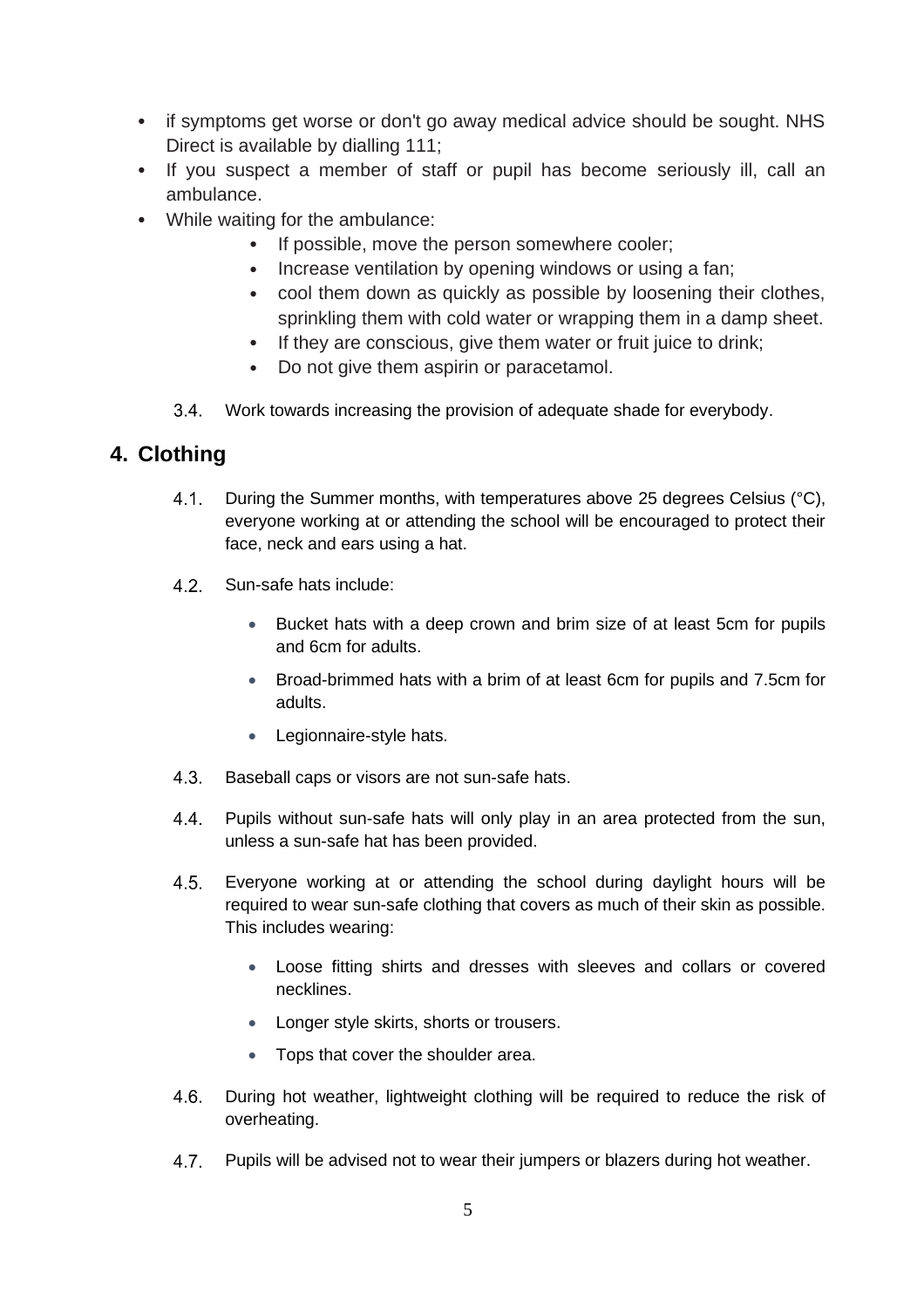- $4.8$ Pupils not wearing sun-safe clothing will be required to play in an area protected from the sun, if spare clothing cannot be provided.
- $4.9.$ Staff will encourage pupils to wear UV protected sunglasses.

### **5. Sunscreen**

- $5.1$ Everyone working at or attending the school will be required to apply at least SPF 15 broad-spectrum water-resistant sunscreen 20 minutes before going outside and reapply every four hours.
- $5.2.$ Pupils will be asked to provide their own sunscreen in a bottle labelled with their name.
- $5.3.$ A reserve supply of sunscreen will be stored in the medical room along with classrooms for pupils who forget theirs.
- $5.4.$ Sunscreen will be stored in a cool, dry place and the expiry date will be monitored.
- $5.5.$ Sunscreen will be self-administered, under supervision, where possible.
- $5.6.$ Teachers and other staff members will not be encouraged, and will not be required, to apply sunscreen to pupils, due to the potential for allegations of abuse.
- $5.7.$ Any allegations will be handled in line with the school's Allegations of Abuse Against Staff Policy.
- 58 Where a teacher or other staff member agrees to apply sunscreen to pupils, such as to our youngest pupils or a pupil with SEND, another member of staff will witness the application and parental consent will be obtained beforehand.
- $5.9.$ Teachers and other staff members will only apply sunscreen to pupils' faces, necks and arms.
- Letters will be sent home during the Spring term asking for parental permission for school staff to apply, and supervise the application of, sunscreen to pupils.

# **6. PE and Outdoor Activities**

- On days above 25°C, PE lessons will only involve activities that are not overly  $6.1$ strenuous.
- $6.2$ Appropriate clothes, hats and sunscreen will be worn during PE in hot weather, and participants will remain suitably hydrated.
- $6.3.$ All outdoor activities will be planned to take place in shaded areas. Activities will be set up in the shade and moved throughout the day to stay in the shade.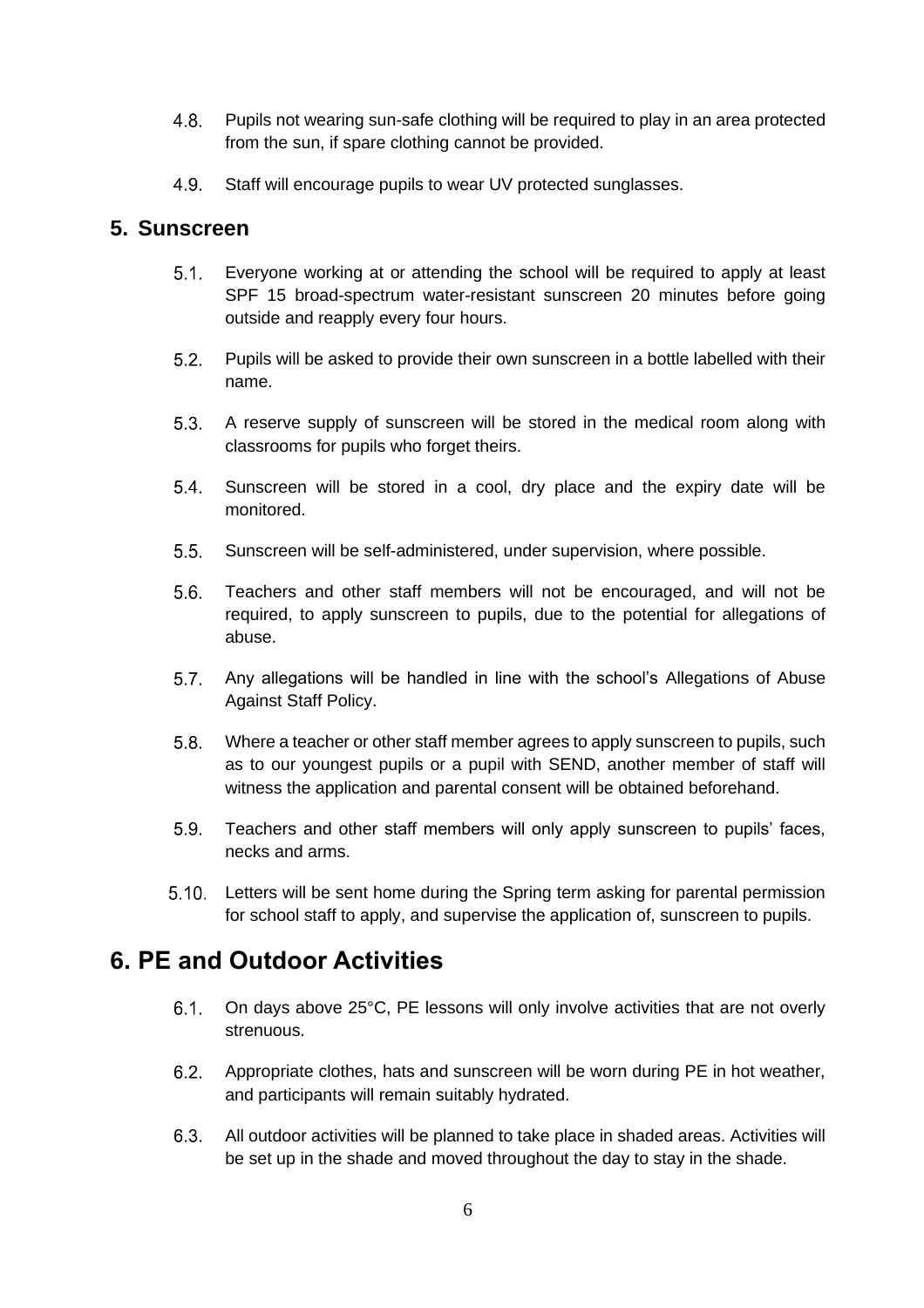- $6.4.$ On days above 28°C, PE lessons will be held indoors to prevent any kind of illness resulting from strenuous activities in hot conditions.
- $6.5.$ Pupils with asthma, breathing difficulties or other relevant health conditions should avoid physical activities.

# **7. Play Times**

- $7.1.$ On days above 25°C, play times will occur in shaded areas. Activities will be set up in the shade and moved throughout the day to stay in the shade.
- $7.2.$ Appropriate clothes, hats and sunscreen will be worn, and individuals will be reminded to stay suitably hydrated.
- $7.3.$ On days above 28°C, play times will be held indoors to prevent any kind of illness resulting from strenuous activities in hot conditions.

# **8. School Trips**

- $8.1$ . School trips will have a specified maximum temperature, and this will be based on the age of the children, how much walking is involved, the destination and the time of day.
- $8.2.$ Sports days will be postponed if the temperature exceeds 28°C.

## **9. Hot Weather Procedures**

 $9.1.$ The Education (School Premises) Regulations 1999, stipulate the temperatures that classrooms should be kept at, which are detailed below:

| Area                                                                                                                                                                                 | Temperature    |
|--------------------------------------------------------------------------------------------------------------------------------------------------------------------------------------|----------------|
| Where there is a below normal level of physical activity due to ill health<br>or physical disability, e.g. isolation rooms; however, this does not<br>include sleeping accommodation | $21^{\circ}$ C |
| Where there is a normal level of physical activity associated with<br>teaching, private study or examinations                                                                        | $18^{\circ}$ C |
| Where there is a high level of physical activity, e.g. PE sports halls,<br>washrooms, sleeping accommodation and circulation spaces                                                  | $15^{\circ}$ C |

- $9.2.$ The School Office will text, phone or email parents reminding them to send their children to school with a hat, sunscreen and a sufficient amount of water.
- $9.3.$ Teachers should make a judgement as to the temperature of classrooms and make internal arrangements to teach in cooler areas where possible.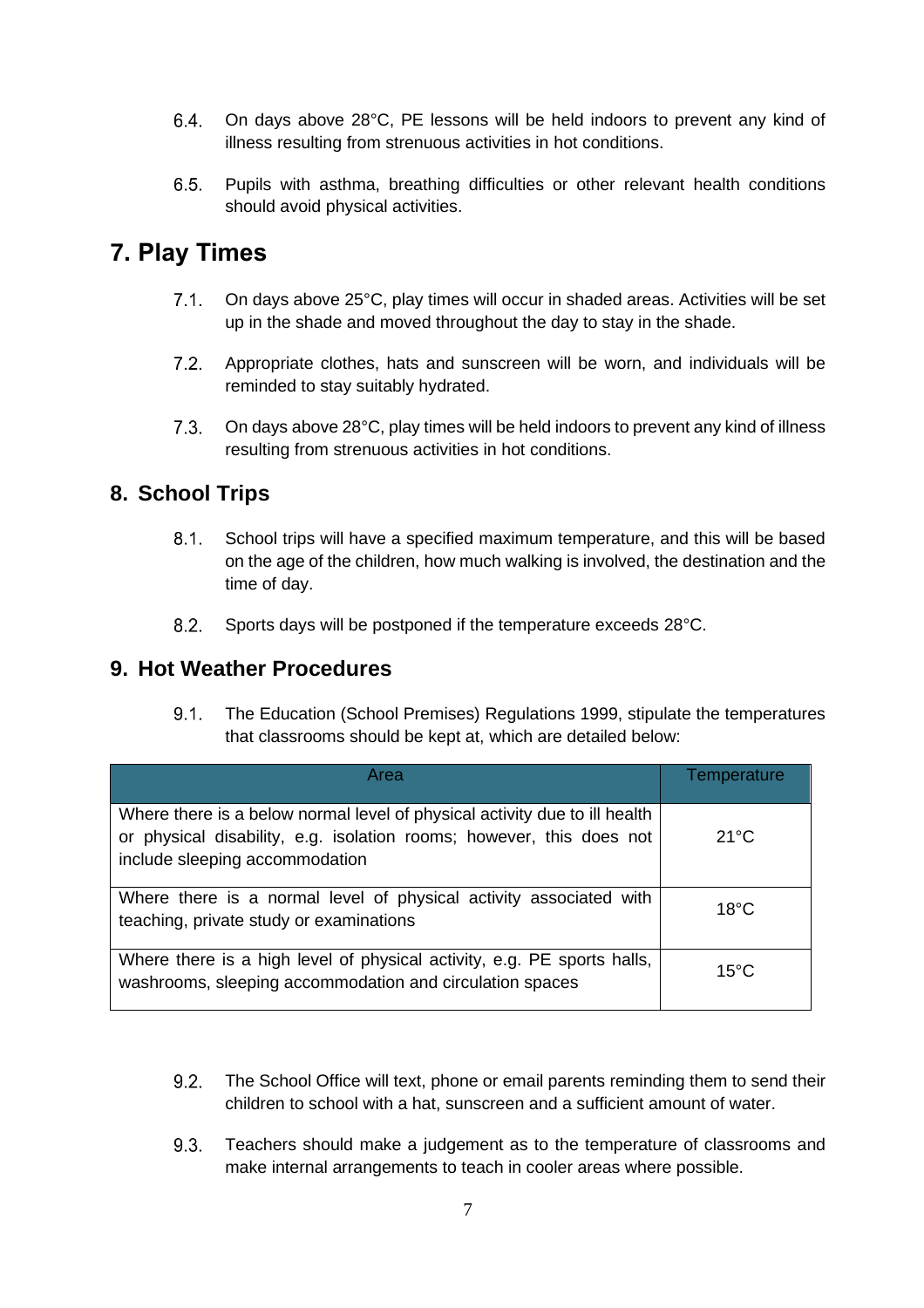- $9.4.$ Teachers should encourage pupils to drink water and ensure there are regular breaks for them to do so.
- $9.5.$ Where possible, all doors and windows should be opened to provide a through breeze and class room blinds should be drawn.

## **10. Pupils With Albinism**

- 10.1. The school recognises that the lack of melanin in a pupil with albinism's skin increases their risk of sunburn and skin cancer.
- 10.2. To enhance their protection from the sun, we will ensure that pupils with albinism:
	- Wear sunscreen with an SPF of at least 30, and preferably one that provides maximum protection from both UV-A and UV-B radiation.
	- Have a thick layer of screen applied at least 15 minutes before going outside.
	- Where possible, avoid going out between 11am and 3pm, when the sun is at its hottest and UV radiation is at its strongest. Pupils with albinism may wait in a shaded area or in the classroom with a teacher during these times.
	- Wear sunglasses with a UV filter.
	- Cover up with a hat and loose-fitting clothing.
- We will ensure that specific medical advice in relation to pupils with albinism is adhered to.
- 10.4. Sunscreen will be provided by the pupil's parents; however, the school office will keep a reserve supply.
- $10.5.$ The school's Pupils with Medical Conditions Policy and Administration of Medication will be adhered to at all times.

#### **11. Curriculum**

- 11.1. Pupils will be taught about the dangers of the sun and information about sun protection will be incorporated into the curriculum for all ages.
- 11.2. Educate children throughout the curriculum about the causes of skin cacer and how to protect their skin.
- 11.3. The dangers of sunbeds will also be incorporated into PSHE lessons.
- 11.4. Sun protection will be actively promoted to pupils at key points of the year, such as before and during the Summer term, through assemblies, workshops and lessons.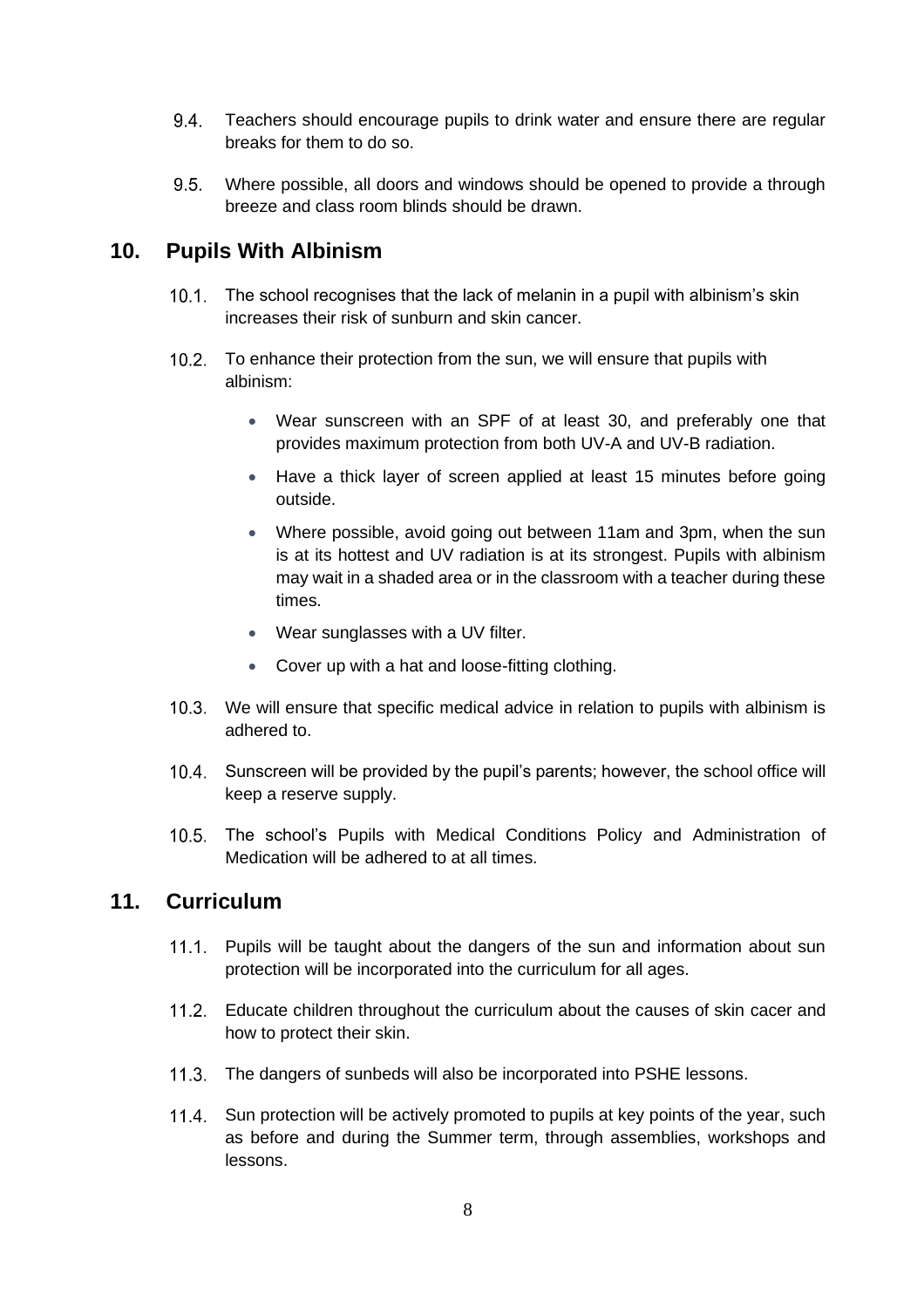11.5. Information regarding sun protection will be sent to parents in the Spring and Summer terms.

# **12. Role Modelling**

- All members of staff will act as role models and demonstrate sun-safe behaviour.
- 12.2. Staff will:
	- Wear a sun-safe hat, clothing and sunscreen.
	- Spend as much time as possible in the shade whilst outside.
	- Wear sunglasses that comply with the BS EN ISO 12312- 1:2013+A1:2015 standards.
	- Encourage families and visitors to role model sun-safe behaviour when they are visiting the school.

# **13. Monitoring and Review**

- 13.1. The Headteacher is responsible for reviewing this policy annually.
- 13.2. The effectiveness of this policy will be monitored and evaluated through a variety of mediums, including:
	- The completion of a sun safety questionnaire by pupils, measuring changes in pupils' knowledge, attitudes and behaviour.
	- Gathering feedback from staff, parents and pupils.
	- Monitoring incidences of sunburn to see if these are decreasing.
	- Assess shade provision
- 13.3. The next scheduled review date for this policy is October 2022.
- 13.4. Any changes to this policy will be communicated to all members of staff, parents and pupils.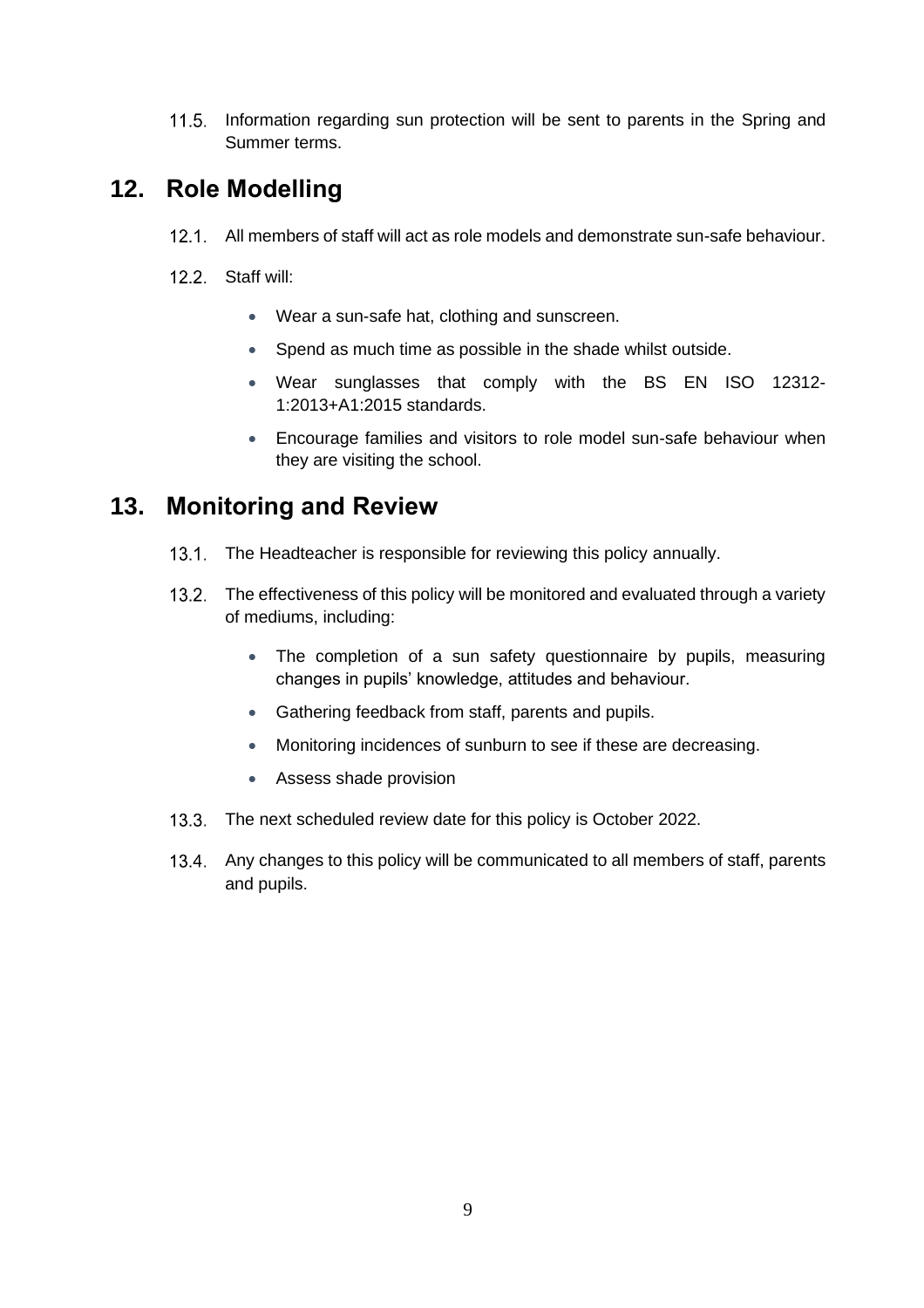# **Appendix 1 - Sun Protection Policy Checklist for Primary Schools EDUCATION**

It is important to raise awareness of why we need sun protection if you want to encourage pupils to change the way they behave in the sun.

| <b>Sun Protection Strategy</b>                                                                                                                                                                                           | <u>In</u><br>place | <b>Planned</b><br>soon | <b>Not</b><br>planned | <b>Comments</b> |
|--------------------------------------------------------------------------------------------------------------------------------------------------------------------------------------------------------------------------|--------------------|------------------------|-----------------------|-----------------|
| Sun protection and the dangers of sunbed<br>use are incorporated into the curriculum<br>for all ages.                                                                                                                    | $\checkmark$       |                        |                       |                 |
| All teachers and staff are made aware of<br>this policy and the importance of sun<br>protection within the school environment.                                                                                           |                    |                        |                       |                 |
| Sun protection is actively promoted to<br>pupils in other ways at significant points of<br>the school year including before and<br>during summer and prior to summer<br>holidays (e.g. assemblies, workshops,<br>talks). |                    | ✓                      |                       |                 |
| Parents are informed of the importance of<br>sun protection through information sent<br>home in a letter informing them of the sun<br>protection policy (see the parent letter<br>template in these guidelines).         |                    |                        |                       |                 |

#### **PROTECTION**

Consider sun protection when planning all outdoor activities from April to September (the sun is at its strongest at this time of year).

| <b>Sun Protection Strategy</b>                           | In place | <b>Planned</b><br>soon | <b>Not</b><br>planned | <b>Comments</b> |
|----------------------------------------------------------|----------|------------------------|-----------------------|-----------------|
| <b>SHADE</b>                                             |          |                        |                       |                 |
| Fundraising for trees and shade structures.              |          |                        |                       |                 |
| Seats and equipment are moved to shady<br>areas.         |          |                        |                       |                 |
| Organised activities make use of the shade<br>available. |          |                        |                       |                 |

| <b>TIMETABLING</b>                                                                                                                                    |  |  |
|-------------------------------------------------------------------------------------------------------------------------------------------------------|--|--|
| Outdoor activities and events are planned outside<br>of 11am ---3pm where possible and appropriate (if<br>this is sometimes unavoidable, ensure hats, |  |  |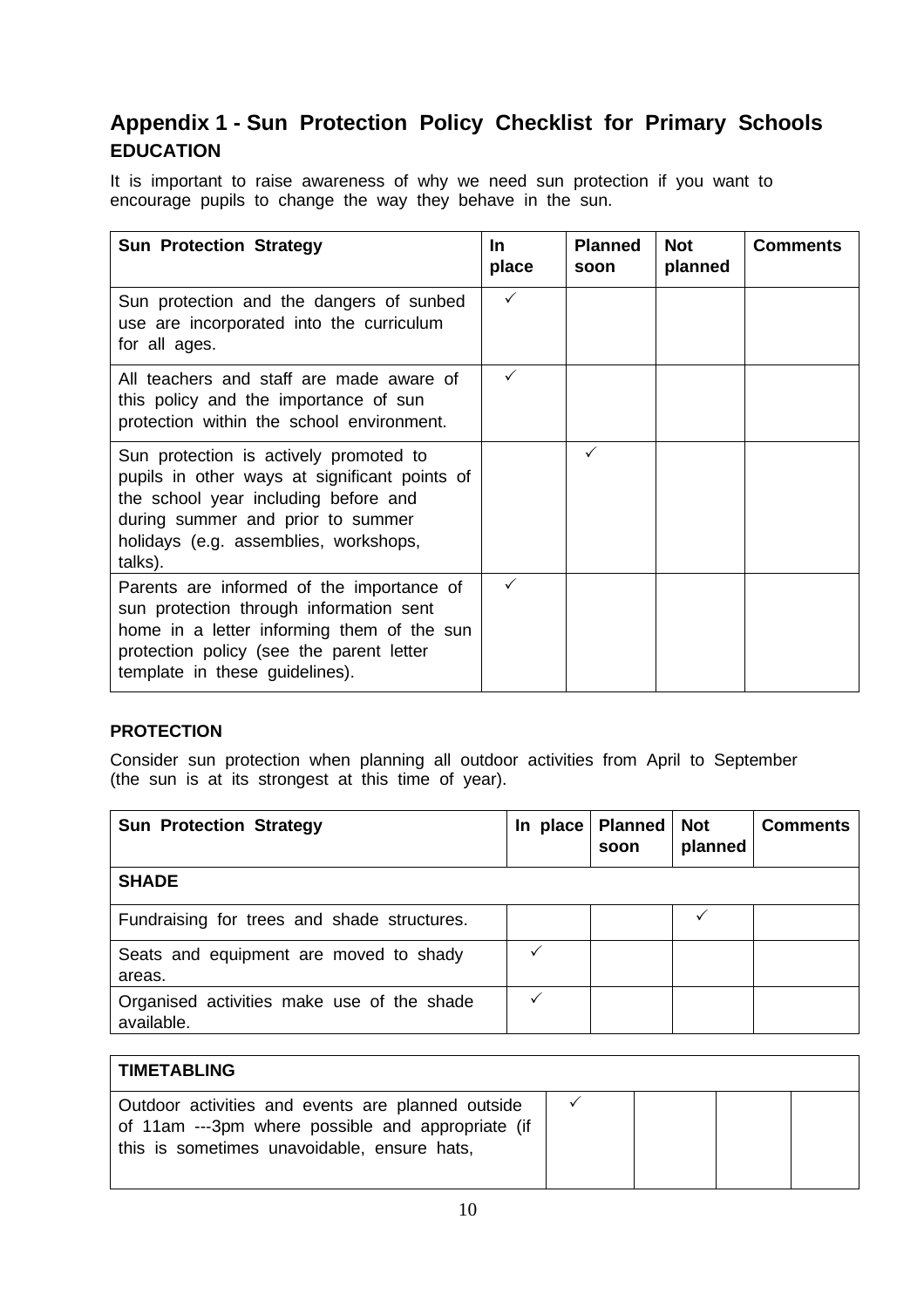<span id="page-11-0"></span>

| clothing and sunscreen are worn to minimise risk<br>of sunburn).                                                                                                                                                                                                                                                                                                                                   |              |              |  |
|----------------------------------------------------------------------------------------------------------------------------------------------------------------------------------------------------------------------------------------------------------------------------------------------------------------------------------------------------------------------------------------------------|--------------|--------------|--|
| In the summer term, morning break is extended<br>and lunch breaks shortened to minimise time in<br>the midday sun.                                                                                                                                                                                                                                                                                 | ✓            |              |  |
| <b>CLOTHING</b>                                                                                                                                                                                                                                                                                                                                                                                    |              |              |  |
| Pupils are encouraged to wear wide---brimmed (or<br>legionnaire style) hats when outside.                                                                                                                                                                                                                                                                                                          | $\checkmark$ |              |  |
| Pupils are encouraged to wear tops that cover<br>their shoulders (vests and strappy tops are<br>discouraged).                                                                                                                                                                                                                                                                                      | $\checkmark$ |              |  |
| School uniform tops and hats offer suitable sun<br>protection.                                                                                                                                                                                                                                                                                                                                     |              | ✓            |  |
| Pupils are allowed to wear UV protective<br>sunglasses.                                                                                                                                                                                                                                                                                                                                            |              | ✓            |  |
| Teachers and assistants also wear suitable hats<br>and clothing to reinforce role modelling.                                                                                                                                                                                                                                                                                                       | ✓            |              |  |
|                                                                                                                                                                                                                                                                                                                                                                                                    |              |              |  |
| <b>SUNSCREEN</b>                                                                                                                                                                                                                                                                                                                                                                                   |              |              |  |
| Sunscreen should be used for covering exposed areas of skin when shade may be unavailable<br>and protective clothing is not practical e.g. during outdoor swimming, PE lessons and school<br>excursions. Choose a sunscreen with an SPF of at least 30 which is also labelled broad<br>spectrum to protect from UVA and UVB rays and ensure that sunscreen is applied regularly and<br>generously. |              |              |  |
| Letters are sent home asking for parental permission for<br>teachers to supervise application of sunscreen.                                                                                                                                                                                                                                                                                        |              | ✓            |  |
| At least SPF 30 sunscreen is used in school and is<br>applied generously and regularly. For the average<br>person, this means two teaspoonfuls for the head, arms<br>and neck or two tablespoonfuls if in a swimming<br>costume.                                                                                                                                                                   |              | ✓            |  |
| Sunscreen is reapplied regularly, by pupils, as it can be<br>easily washed, rubbed or sweated off.                                                                                                                                                                                                                                                                                                 |              | ✓            |  |
| Each pupil has their own labelled bottle of sunscreen.                                                                                                                                                                                                                                                                                                                                             |              | $\checkmark$ |  |
| There is a school stock of sunscreen for pupils who<br>forget their own.                                                                                                                                                                                                                                                                                                                           |              | ✓            |  |